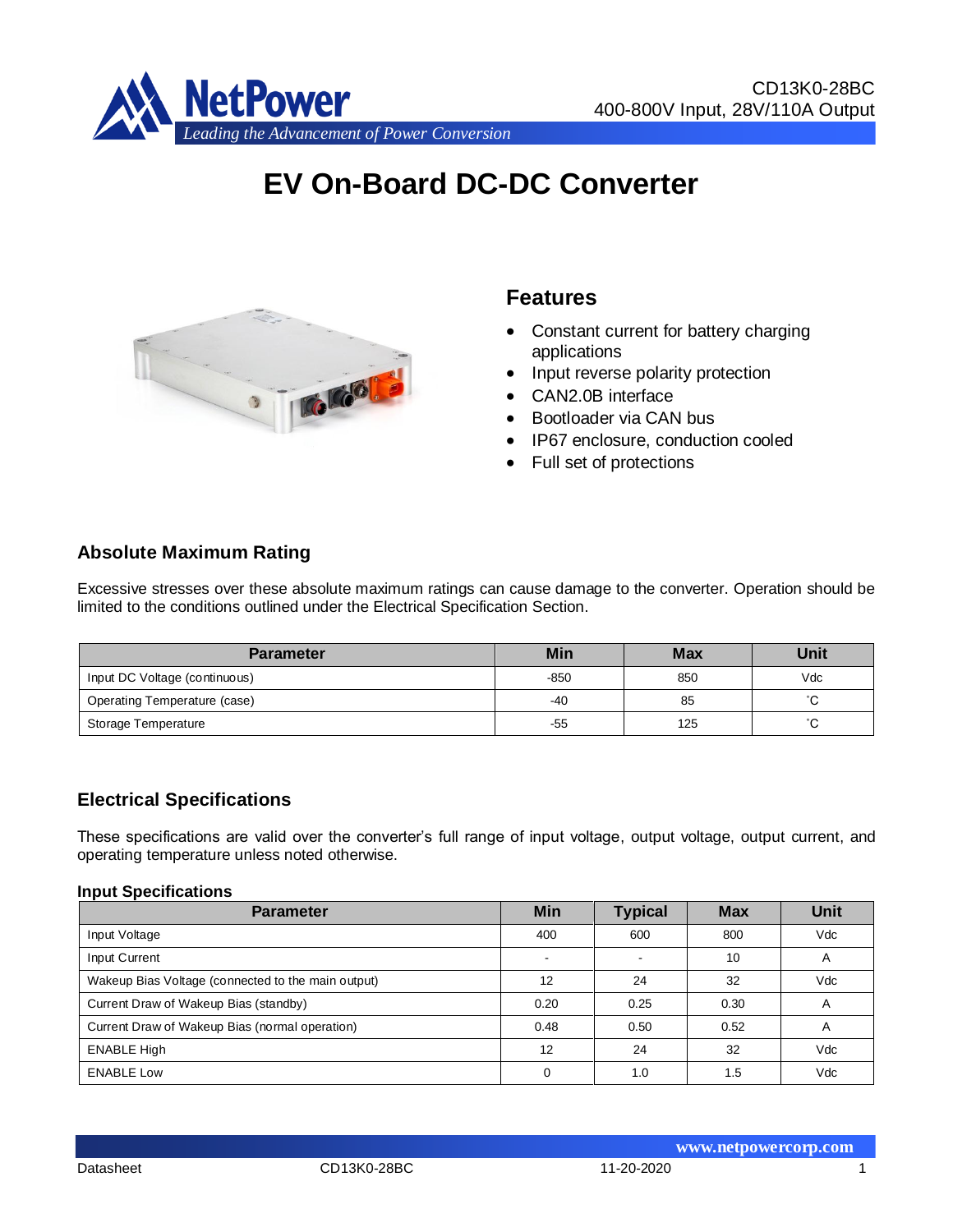

#### **Output Specifications**

| <b>Parameter</b>                                                                                                                                                           | <b>Min</b> | <b>Typical</b>       | <b>Max</b> | <b>Unit</b> |
|----------------------------------------------------------------------------------------------------------------------------------------------------------------------------|------------|----------------------|------------|-------------|
| Output Voltage Set Point (software adjustable)                                                                                                                             | 21         | 28                   | 30         | Vdc         |
| Output Current (software adjustable)                                                                                                                                       | 24         |                      | 110        | A           |
| Output Voltage Set Point Accuracy<br>(typical Vin; max. load; $Ta = 25^{\circ}C$ )                                                                                         | $-2$       |                      | $+2$       | %Vo         |
| Output Voltage Set Point Accuracy (over all conditions)                                                                                                                    | $-2$       |                      | $+2$       | %Vo         |
| Output Ripple and Noise Voltage<br>(peak-to-peak, 5 Hz to 20 MHz bandwidth, typical Vin)                                                                                   |            |                      | 500        | mVp-p       |
| Output Power                                                                                                                                                               |            |                      | 3,000      | W           |
| Efficiency<br>Typical Vin; 20% of full load, $Ta = 25^{\circ}C$<br>Typical Vin; 50% of full load, $Ta = 25^{\circ}C$<br>Typical Vin; 100% of full load, $Ta = 25^{\circ}C$ |            | 90.5<br>94.5<br>94.0 |            | %           |
| Output Ripple Frequency                                                                                                                                                    | 220        | 230                  | 240        | kHz         |
| Dynamic Response<br>(typical Vin; Ta = $25^{\circ}$ C; load transient 0.1A/ $\mu$ s)<br>Load step from 10% to 100% of full load:<br>Peak deviation                         |            | 5                    |            | %Vo         |
| Settling time (to 10% band of Vo deviation)                                                                                                                                |            | 0.5                  |            | ms          |
| Load step from 100% to 10% of full load<br>Peak deviation<br>Settling time (to 10% band of Vo deviation)                                                                   |            | 5<br>0.5             |            | %Vo<br>ms   |
| Turn-on Time (from applying DC input to Vo=90%)                                                                                                                            |            | 200                  |            | ms          |

## **General Specifications**

| <b>Parameter</b>                     | Min                                                     | <b>Typical</b> | <b>Max</b>  | Unit |
|--------------------------------------|---------------------------------------------------------|----------------|-------------|------|
| Cooling Style                        | Conduction cooled, baseplate temperature less than 65°C |                |             |      |
| Ingress Protection                   | IP <sub>67</sub>                                        |                |             |      |
| <b>Isolation Capacitance</b>         |                                                         | 6.000          |             | pF   |
| Dimensions (not including terminals) | 350.2 x 255.2 x 57.6<br>mm                              |                |             |      |
| Weight                               | 6.5                                                     |                |             | kg   |
| <b>Operating Humidity</b>            | %RH<br>5<br>95                                          |                |             |      |
| On/Off DC-DC converter               |                                                         |                | CAN command |      |

#### **Protection Specifications**

| <b>Parameter</b>                              | <b>Notes</b>  | <b>Min</b> | <b>Typical</b> | <b>Max</b> | <b>Unit</b> |
|-----------------------------------------------|---------------|------------|----------------|------------|-------------|
| Input Under-voltage Protection                |               | 375        | 380            | 385        |             |
| Input Under-voltage Recovery                  | Auto-recovery | 385        | 390            | 395        |             |
| Input Over-voltage Protection                 |               | 805        | 820            | 835        |             |
| Input Over-voltage Recovery                   | Auto-recovery | 795        | 810            | 825        | Vdc         |
| Output Over-voltage Protection                |               |            | 33.0           |            |             |
| Output Over-voltage Recovery<br>Auto-recovery |               |            | 31.0           |            |             |
| Output Under-voltage Protection               |               |            | 17.0           |            |             |
| Output Under-voltage Recovery                 | Auto-recovery |            | 19.0           |            |             |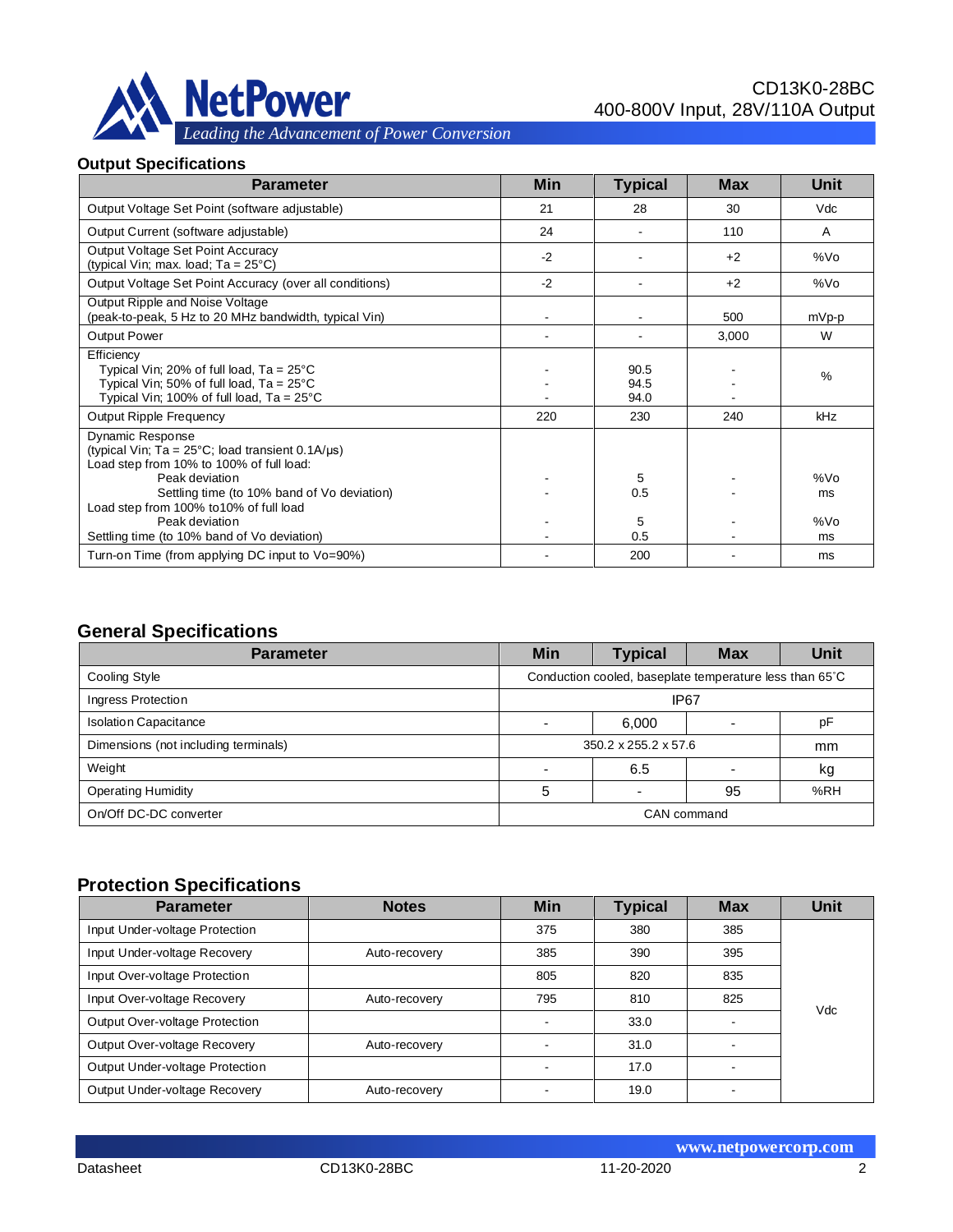

# **Protection Specifications (Continued)**

| <b>Parameter</b>                | <b>Notes</b>          | Min | <b>Typical</b> | <b>Max</b> | Unit |
|---------------------------------|-----------------------|-----|----------------|------------|------|
| Output Over-current Protection  | Current limiting mode |     | 110            |            |      |
| Output Short-Circuit Protection | Auto-recovery         |     |                |            |      |
| Over-temperature Protection     | 100                   | 105 | 110            | °С         |      |
| Over-temperature Recovery       | Auto-recovery         | 90  | 95             | 100        | °С   |

## **Safety Specifications**

| <b>Parameter</b>         | <b>Notes</b>                                           | Min   | <b>Typical</b> | <b>Max</b> | Unit |
|--------------------------|--------------------------------------------------------|-------|----------------|------------|------|
| <b>Isolation Voltage</b> | Input-Case, 1 minute, <5mA                             | 2.000 |                |            | Vac  |
| Insulation Resistance    | Input-Output, 1000Vdc, 90%<br>RH, nominal air pressure | 200   |                |            | MΩ   |
|                          | Input-Case, 1000Vdc, 90% RH,<br>nominal air pressure   | 200   |                |            | MΩ   |

*Note: The negative output terminal is connected to Case.*

# **Communication Specifications**

| <b>Parameter</b> | <b>Description</b>                                                           |
|------------------|------------------------------------------------------------------------------|
| Interface        | Based on CAN2.0B interface at 500Kbps baud rate                              |
| Protocol         | NetPower standard protocol, detailed in CAN matrix: CD1XKX-28B-J1939-V3.0    |
|                  | Turn on/turn off DC-DC converter                                             |
|                  | Set output voltage                                                           |
| <b>Functions</b> | Set maximum input current limit                                              |
|                  | Monitor real-time parameters (voltages, currents and temperature) and faults |
|                  | Bootload software                                                            |

#### **Customization Specifications**

| <b>Parameter</b>                                  | <b>Description</b>                                                                                                                                      |
|---------------------------------------------------|---------------------------------------------------------------------------------------------------------------------------------------------------------|
| Output Reverse Polarity Protection                | Detect the polarity of the output terminal connection, if the connection is reversed, the DC-DC<br>converter will be latched off                        |
| Parallel                                          | Multiple DC-DC converters can operate in parallel to provide higher output power                                                                        |
| <b>CAN Communication Baud Rate</b>                | Choice of: 125kbps, 250kbps, 500kbps(default) or 1000kbps                                                                                               |
| UDS Diagnostic and Bootloader                     | ISO 14229 Road Vehicles—Unified Diagnostic Services (UDS)<br>ISO 15765 Road Vehicles-Diagnostics on Controller Area Networks(CAN)                       |
| J1939 Communication, Diagnostic<br>and Bootloader | SAE J1939-21 Data Link Layer<br>SAE J1939-71 Vehicle Application Layer<br>SAE J1939-73 Application Layer-Diagnostics<br>SAE J1939-81 Network Management |
| <b>Customized Protocol</b>                        | According to customer requirements                                                                                                                      |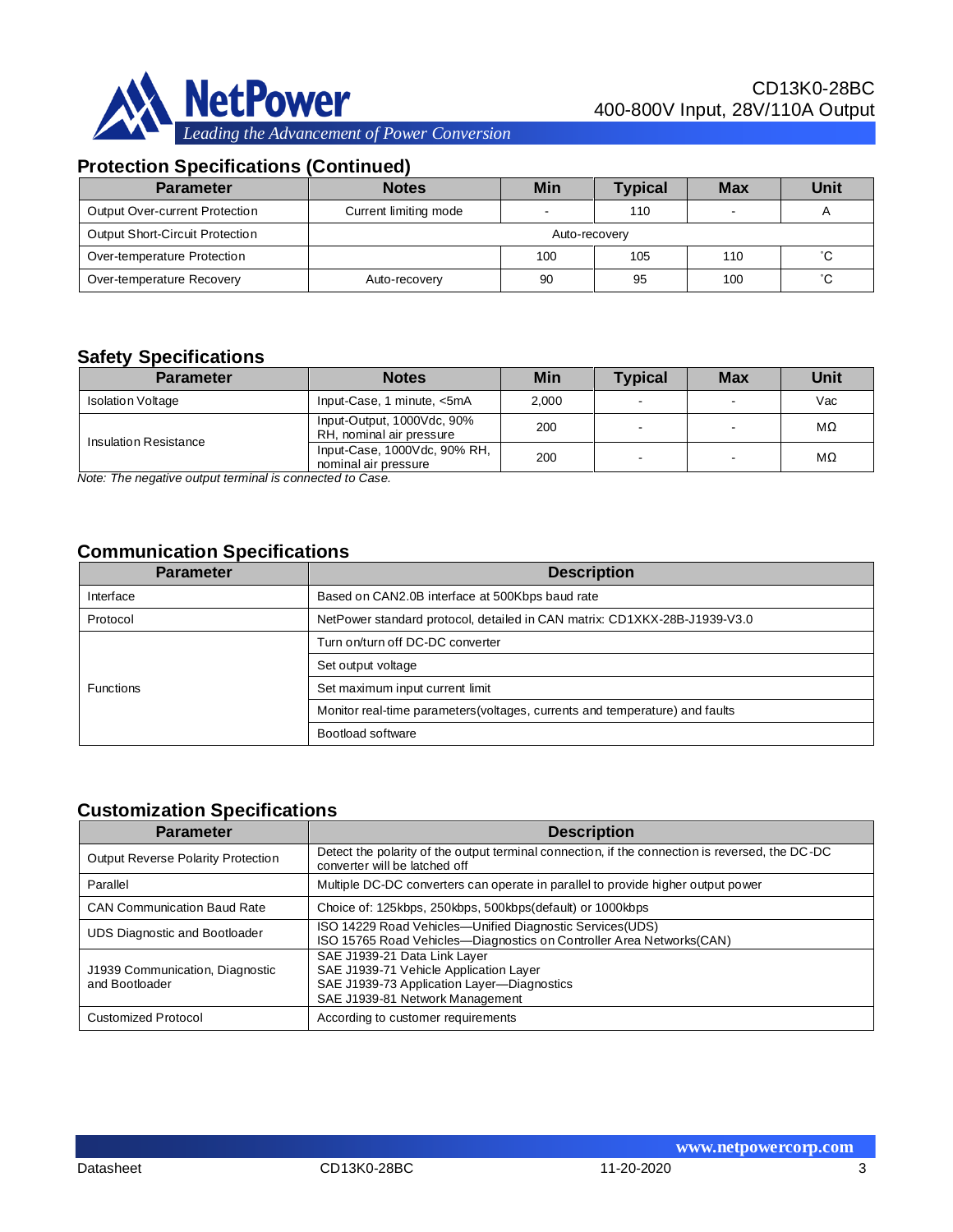

### **Interface Definitions**

| <b>Connector</b> | <b>Connector Model</b>                                      |                                                                        |  |  |  |
|------------------|-------------------------------------------------------------|------------------------------------------------------------------------|--|--|--|
|                  | <b>Connector PN</b>                                         | <b>Mating Connector PN</b>                                             |  |  |  |
| Input Connector  | 2103124-4; 2-2141600-2; 928999-5                            | 4-2103177-4; 1-968853-3; 1587828-3; 1587829-3;<br>1587826-3: 2103181-3 |  |  |  |
|                  | Supplier: TE                                                |                                                                        |  |  |  |
|                  | Positive: SLPIRBBPSR0EH (C10-738726-3100)                   | SLPIPB70BSR0EH (C10-738727-3700)                                       |  |  |  |
| Output Connector | Negative: SLPIRBBPSB0EH (C10-738726-2100)                   | SLPIPB70BSB0EH (C10-738727-2700)                                       |  |  |  |
|                  | Supplier: Amphenol                                          |                                                                        |  |  |  |
| Signal Connector | LPT02SE-12-8P(023)(LC); LPTC-SF-20P-20-1;<br>C10-101949-012 | LPT06SE-12-8S(023)(LC); LPTC-SF-20S-20-1                               |  |  |  |
|                  | See "Signal Connector Descriptions"                         |                                                                        |  |  |  |

#### **Input Connector Descriptions**

| Pin | <b>Name</b> | <b>Description</b>         | Model: 2103124-4; 2-2141600-2; 928999-5<br><b>Supplier: TE</b> |
|-----|-------------|----------------------------|----------------------------------------------------------------|
|     | Vin-        | Input voltage -            |                                                                |
| 2   | $V$ in+     | Input voltage $+$          | Z                                                              |
| 3   | HVIL+       | High voltage interlock $+$ |                                                                |
| 4   | HVIL-       | High voltage interlock -   | A2<br>>PA66-GF33<                                              |

*Note: "HVIL+" and "HVIL-" are shorted together once the high voltage input cable is properly plugged in.*

## **Signal Connector Descriptions**

| Pin | <b>Name</b>   | <b>Description</b>                         | Model: LPT02SE-12-8P(023)(LC);<br>LPTC-SF-20P-20-1; C10-101949-012<br><b>Supplier: Amphenol</b> |
|-----|---------------|--------------------------------------------|-------------------------------------------------------------------------------------------------|
| A   | <b>ENABLE</b> | Enable DC-DC converter                     |                                                                                                 |
| B   | HVIL+         | High voltage interlock $+$                 |                                                                                                 |
| C   | HVIL-         | High voltage interlock -                   |                                                                                                 |
| D   | $28V +$       | External bias input+,<br>connected to 28V+ |                                                                                                 |
| E   | NC.           | No connection                              |                                                                                                 |
| F   | 28V-          | External bias input-,<br>connected to 28V- |                                                                                                 |
| G   | CAN H         | CAN high                                   |                                                                                                 |
| н   | CAN_L         | CAN low                                    |                                                                                                 |

*Note: "HVIL+" and "HVIL-" are output signals that are internally connected with "HVIL+" and "HVIL-" in the input connector respectively.*